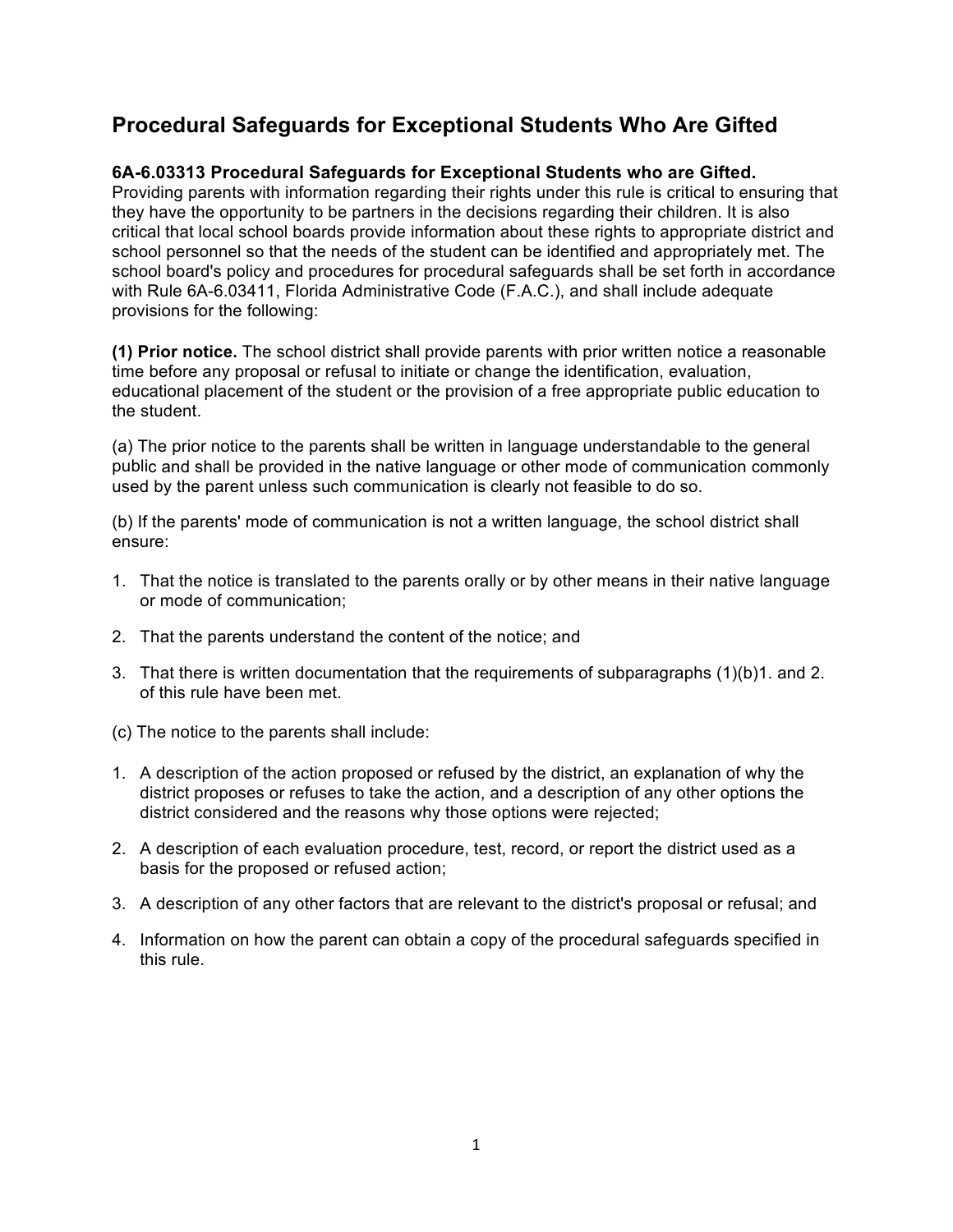### **(2) Content and Provision of the Procedural Safeguards to Parents.**

 (a) Parents must be provided a copy of their procedural safeguards which provides a full explanation of the provisions included in this rule.

 (b) A copy of the procedural safeguards must be available to the parents of a child who is gifted, and must be given to the parents, at a minimum:

- 1. Upon initial referral for evaluation;
- 2. Upon refusal of a parent's request to conduct an initial evaluation;
- 3. Upon notification of each EP meeting; and
- 4. Upon receipt of a request for a due process hearing by either the school district or the parent in accordance with subsection (7) of this rule.

#### **(3) Informed parental consent.**

 (a) Parents shall be fully informed of all information relevant to the action for which consent is sought in their native language or other mode of communication unless such communication is clearly not feasible.

 (b) Written parental consent shall be obtained prior to conducting an initial evaluation to determine eligibility and prior to initial provision of services to students who are gifted.

 (c) School districts shall document the attempts to secure consent from the parent as required by paragraph (3)(b) of this rule.

(d) Parental consent is voluntary and may be revoked at any time before the action occurs.

 (e) Except for formal, individual evaluation and the initial provision of services to the student, consent may not be required as a condition of any other benefit to the parent or child. Any proposal or refusal to initiate or change the identification, evaluation, or educational placement or the provision of a free appropriate public education to the student after the initial placement is not subject to parental consent but is subject to prior notice as defined by subsection (1) of this rule.

(f) Parental consent is not required before:

- 1. Reviewing existing data as part of an evaluation; or,
- 2. Administering a test or other evaluation that is administered to all students unless, before administration of that test or evaluation, consent is required of parents of all children.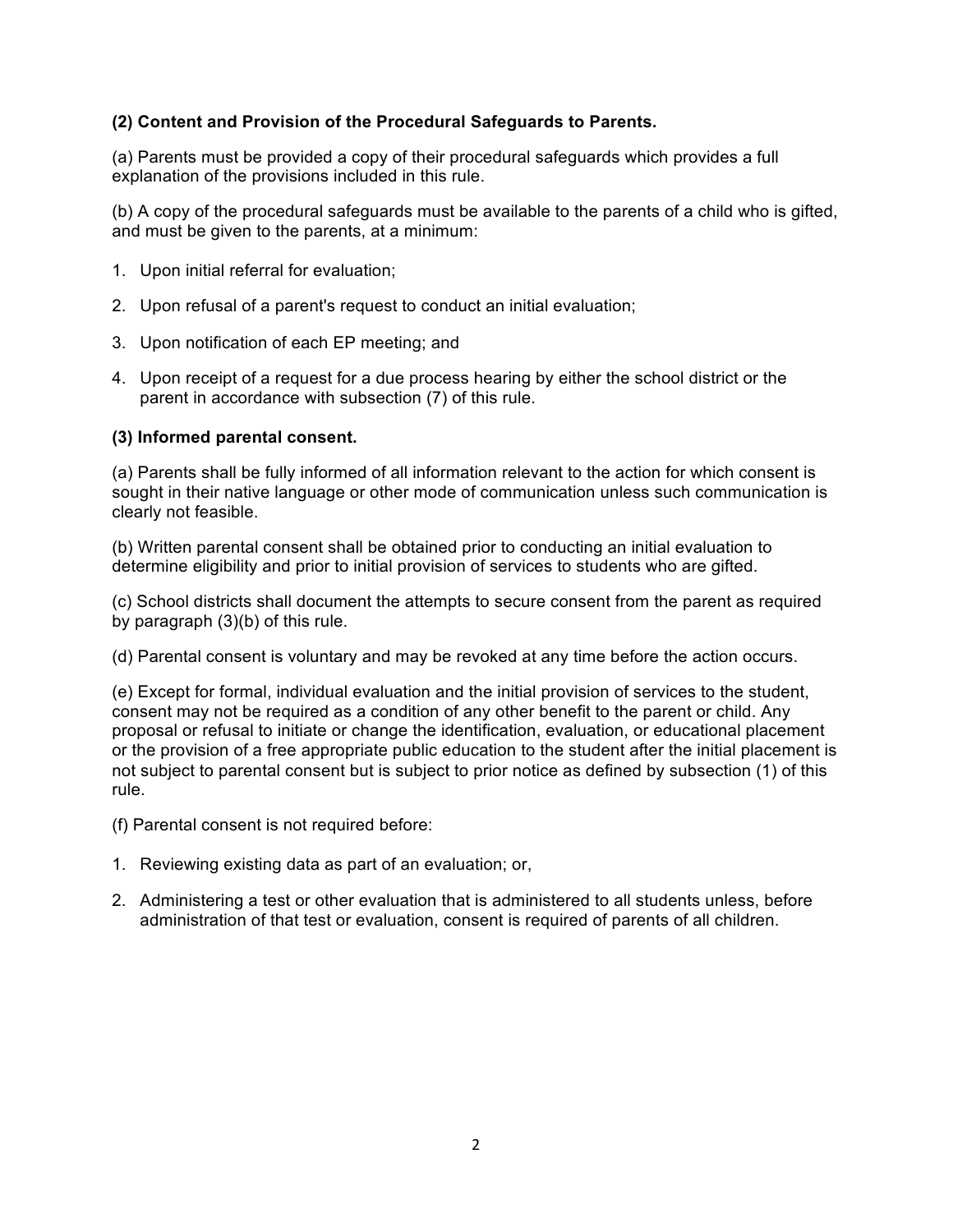#### **(4) Parents' opportunity to examine records and participate in meetings.**

 (a) The parents of students who are gifted shall be afforded, in accordance with Rule 6A1.0955, F.A.C., Section 1002.22, Florida Statutes (F.S.), and this rule, an opportunity to inspect and review their child's educational records.

 (b) The right to inspect and review education records under this rule includes the right to have a representative of the parent inspect and review the records including all records related to the identification, evaluation, and educational placement of the child and the provision of a free appropriate public education to the child.

 (c) The parents of a student who is gifted must be afforded an opportunity to participate in meetings with respect to the development of their child's educational plan.

 **(5) Evaluations obtained at private expense.** If the parent obtains an independent evaluation at private expense which meets the requirements of subsection (4) of Rule 6A-6.0331, F.A.C., the results of the evaluation must be considered by the school district in any decision made with the respect to the determination of eligibility for exceptional student education services.

 (a) The results of such evaluation may be presented as evidence at any hearing authorized under subsection (7) of this rule.

 (b) If an administrative law judge requests an independent educational evaluation as part of a hearing, the cost of the evaluation must be at public expense, as defined in paragraph (7)(c) of Rule 6A-6.03411, F.A.C.

 **(6) State Complaint Procedures.** The Department of Education shall provide parents and other interested persons the opportunity to resolve allegations that a school district has violated state requirements regarding the education of students who are gifted through the establishment of state complaint procedures.

 (a) Within ninety (90) calendar days after a complaint is filed, under the provisions of this rule, the Department of Education shall:

- 1. Carry out an independent on-site investigation, if the Department of Education determines that to be necessary;
- 2. Give the complainant the opportunity to submit additional information, either orally or in writing, about the allegations in the complaint;
- 3. Review all relevant information and make an independent determination as to whether the school district is violating a state requirement regarding the education of students who are gifted;
- complaint and contains findings of fact, conclusions, and the reason(s) for the Department of Education's final decision; and 4. Issue a written decision on the complaint that addresses each issue presented in the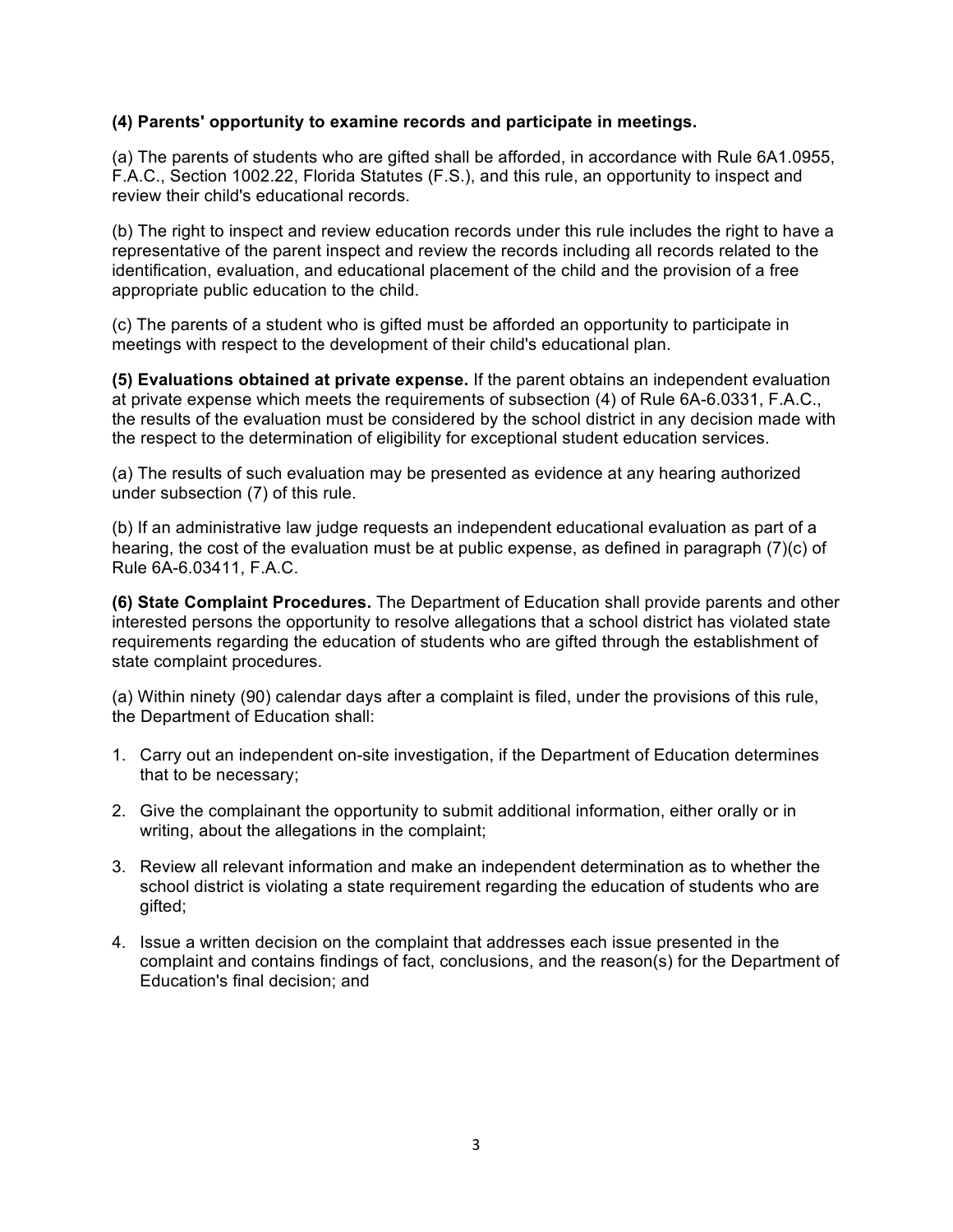5. Extend the time limit established in paragraph (6)(a) of this rule if exceptional circumstances exist with respect to a particular complaint.

 (b) Procedures for the effective implementation of the Department of Education's final decision include the following:

- 1. Technical assistance activities;
- 2. Negotiations; and,
- 3. Corrective actions to achieve compliance.
- (c) Relationship to due process hearings.
- pursuant to subsection (7) of this rule, or the complaint contains multiple issues, of which one or more are part of that hearing, the Department of Education shall set aside any part of hearing. However, any issue in the complaint that is not a part of the due process action must be resolved in compliance with the procedures described in subsection (6) of this rule. 1. If a written complaint is received that is also the subject of a due process hearing requested the complaint that is being addressed in the due process hearing until the conclusion of the
- decided in a due process hearing involving the same parties, the administrative law judge's 2. If an issue is raised in a complaint filed under this subsection that has previously been decision is binding and the Department of Education shall inform the complainant to that effect.
- 3. The Department of Education shall resolve any complaint that alleges that a school district has failed to implement a due process hearing decision.

 **(7) Due process hearings.** Due process hearings shall be available to parents of students who are gifted and to school districts to resolve matters related to the identification, evaluation, or educational placement of the student or the provision of a free appropriate public education.

 initiate or change the identification, evaluation, or educational placement of the student or the (a) Such hearings may be initiated by a parent or a school district on the proposal or refusal to provision of a free appropriate public education to the student.

 (b) A hearing shall be conducted by an administrative law judge from the Division of Administrative Hearings, Department of Management Services, on behalf of the Department of Education.

 (c) An administrative law judge (ALJ) shall use subsection (7) of this rule for any such hearings and shall conduct such hearings in accordance with the Uniform Rules for Administrative Proceedings, Chapter 28-106, F.A.C., as deemed appropriate by the ALJ including, but not limited to: the authority of a party to request a pre-hearing conference, the authority of the ALJ to issue subpoenas to compel the attendance of witnesses and the production of records, and the authority of the ALJ to issue summary rulings in absence of a disputed issue of material fact.

(d) Status of student during proceedings.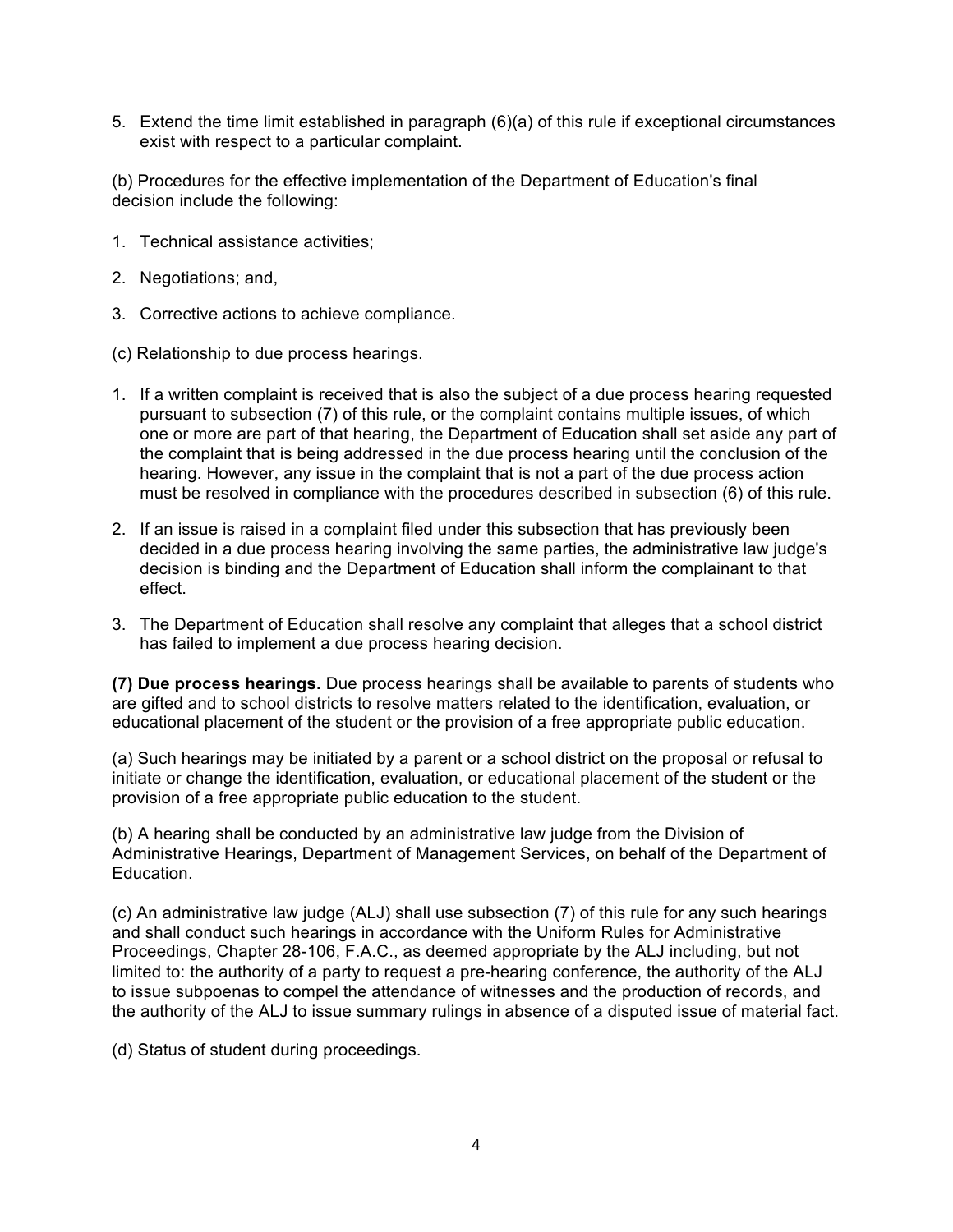- 1. During the time that an administrative or subsequent judicial proceeding regarding a due process hearing is pending, unless the district and the parent of the student agree otherwise, the student involved in the proceeding must remain in the present educational assignment. If the proceeding involves an application for an initial admission to public school, the student, with the consent of the parent, must be placed in a public school program until the completion of all proceedings.
- is appropriate, that placement becomes the agreed-upon placement during the pendency of 2. If the administrative law judge agrees with the parent and finds that a change of placement the appeal.
- (e) Hearing rights for all parties.
- 1. Any party to a hearing conducted pursuant to subsection (7) of this rule has the right:
- a. To be represented by counsel or to be represented by a qualified representative under the qualifications and standards set forth in Rules 28-106.106 and 28-106.107, F.A.C., or to be accompanied and advised by individuals with special knowledge or training with respect to the problems of students who are gifted, or any combination of the above;
- b. To present evidence, and to confront, cross-examine, and compel the attendance of witnesses;
- c. To prohibit the introduction of any evidence at the hearing that has not been disclosed to that party at least five (5) business days before the hearing;
- d. To obtain written, or at the option of the parents, electronic, verbatim record of the hearing at no cost to the parents; and
- e. To obtain written, or at the option of the parents, electronic findings of fact and decisions at no cost to the parents.
- 2. Additional disclosure of information.
- a. At least five (5) business days prior to a hearing conducted pursuant to subsection (7) of this rule, each party shall disclose to all other parties all evaluations completed by that date and recommendations based on the offering party's evaluations that the party intends to use at the hearing.
- b. An administrative law judge may bar any party that fails to comply with subparagraph (7)(e)2. of this rule from introducing the relevant evaluation or recommendation at the hearing without the consent of the other party.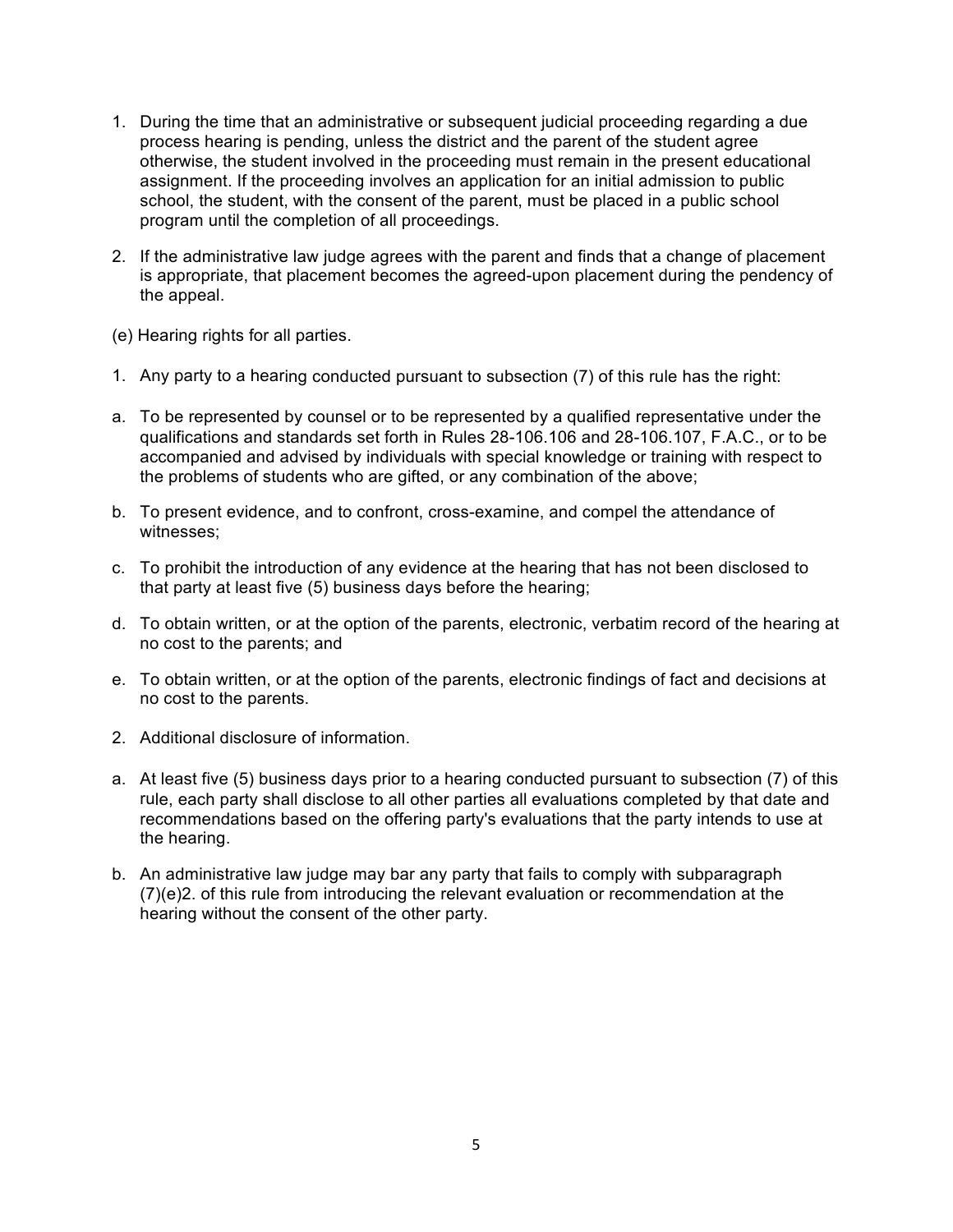(f) Parental rights at hearings. Parents involved in hearings must be given, in addition to the rights described in paragraph (7)(e) of this rule, the right to:

- 1. Have their child who is the subject of the hearing present; and
- 2. Open the hearing to the public.
- (g) Duties and responsibilities of the superintendent or designee shall include:
- representing the child, to provide notice to the school district. The notice required, which must remain confidential, must include: the name of the child; the address of the residence of the child; the name of the school the child is attending; a description of the nature of the problem relating to the proposed or refused initiation or change, including facts relating to the parents at the time. However, the school district may not deny or delay a parent's right to a due process hearing for failure to provide this notice. 1. Implementing procedures that require the parent of a child who is gifted, or the attorney the problem; and, a proposed resolution of the problem to the extent known and available to
- 2. Immediately forwarding the Division of Administrative Hearings by facsimile transmission of the parent's request for a hearing upon its receipt;
- 3. Notifying all parties regarding their rights and responsibilities before, during, and after the hearing. This notice should include information to the parent of any free or low cost legal and other relevant services, which are available, if the parent requests this information or if the parent or school district initiates a hearing.
- 4. Determining whether an interpreter is needed and arranging for the interpreter as required;
- 5. Complying with the administrative law judge's rulings regarding requests for and exchanges of evidence; discovery; the filing of motions and, scheduling, so as to meet the requirements of this rule, and the deadlines established herein.
- 6. Arranging for the provision and payment of clerical assistance, the hearing, use of facilities, and a verbatim transcript of the hearing;
- 7. Completing other responsibilities specified by the school board.
- (h) Duties and responsibilities of the Department of Education shall include:
- 1. Maintaining a list of persons who serve as administrative law judges including a statement of the qualifications of each of these persons; and,
- 2. Maintaining an index of the final orders of such hearings and providing this information to the public upon request.
- (i) Duties and responsibilities of an administrative law judge shall be: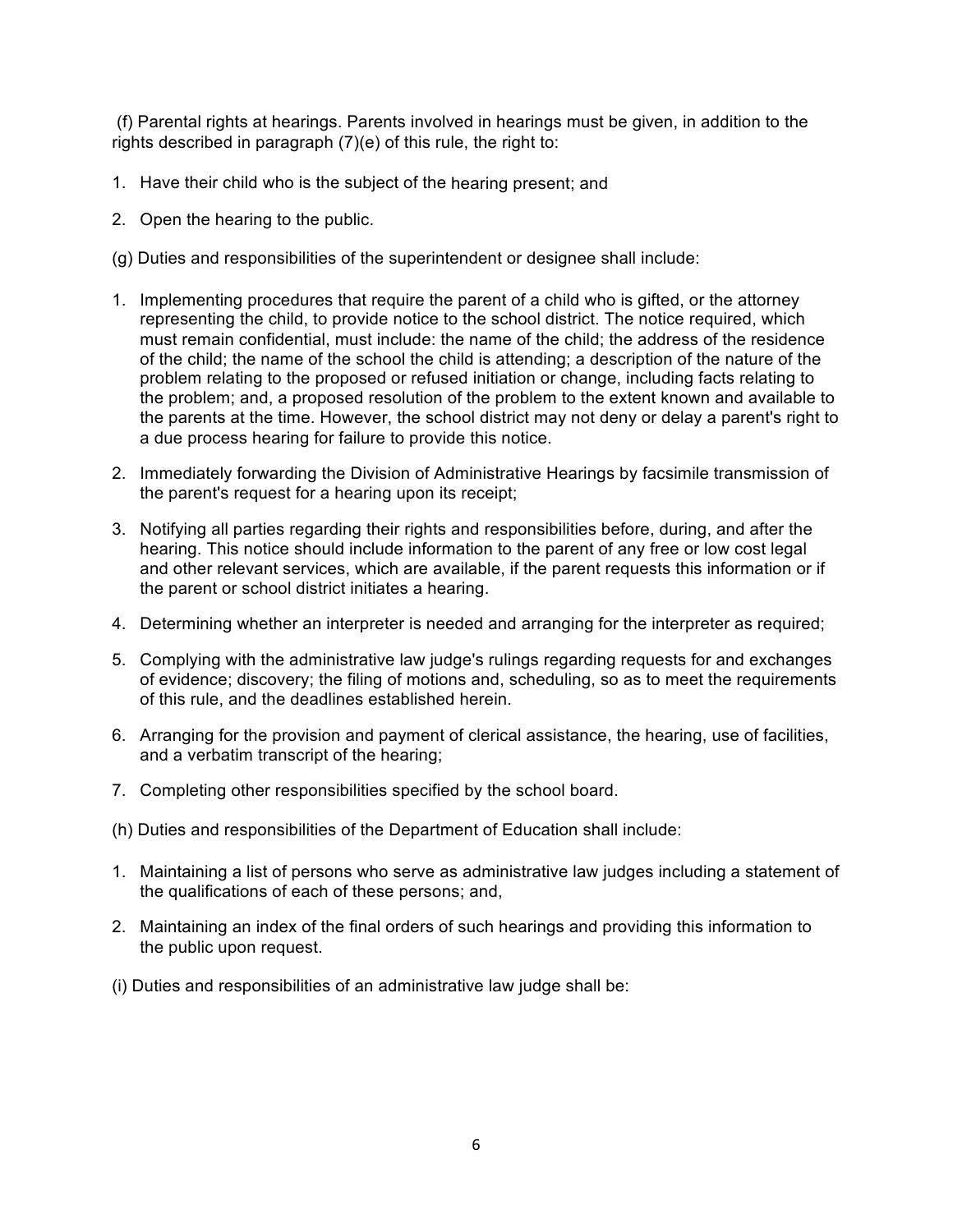- 1. To establish the date, time, and location of the hearing and any pre-hearing conference calls and motion hearings. Each hearing involving oral arguments must be conducted at a time and place that is reasonably convenient to the parents and their child;
- 2. To conduct the hearing in a fair and impartial manner;
- 3. To ensure that all discovery, motion practice, and pre-hearing procedures are conducted in an expedited manner, consistent with the deadlines established by this rule concerning the exchange of evidence and the issuance of the final decision.
- 4. To determine if the parent wants an electronic or written copy of the final decision and the administrative record of the hearing;
- 5. To determine whether the parent wants the hearing open to the public and whether the parent wants their child to attend the hearing;
- 6. To determine whether the parent's advisor or representative is sufficiently knowledgeable about or trained regarding students who are gifted;
- 7. To determine how evidence may be exchanged prior to and during the hearing;
- 8. To determine how witnesses may be compelled to attend, be cross-examined, and confronted during discovery and at the hearing;
- 9. To determine how evaluations and recommendations may be disclosed prior to and during a hearing;
- 10. To summarize the facts and findings of the case and to arrive at an impartial decision based solely on information presented during the hearing;
- 11. To reach a final decision and mail to all parties copies of the facts, findings and decision regarding the hearing within forty-five (45) days of the district's receipt of the parent's request or the filing of the district's request for a hearing, whichever is sooner;
- 12. To be accountable for compliance with all deadlines and procedures established by the statutes and rules for such hearings;
- 13. To maintain the confidentiality of all information; and
- 14. To rule on requests for specific extensions of time beyond the periods set forth in subsection (7) of this rule, at the request of either party.

 (j) Civil action. A decision made in a hearing conducted under subsection (7) of this rule shall be final, unless, within thirty (30) days, a party aggrieved by the decision brings a civil action in state circuit court without regard to the amount in controversy, as provided in Section proceedings; hear, as appropriate, additional evidence at the request of a party; and, basing its decision on the preponderance of the evidence, shall grant the relief it determines appropriate. right to request an impartial review by the appropriate district court of appeal as provided by Sections 120.68 and 1003.57(5), F.S. 1003.57(5), F.S. The state circuit court shall: receive the records of the administrative In the alternative, any party aggrieved by the administrative law judge's decision shall have the